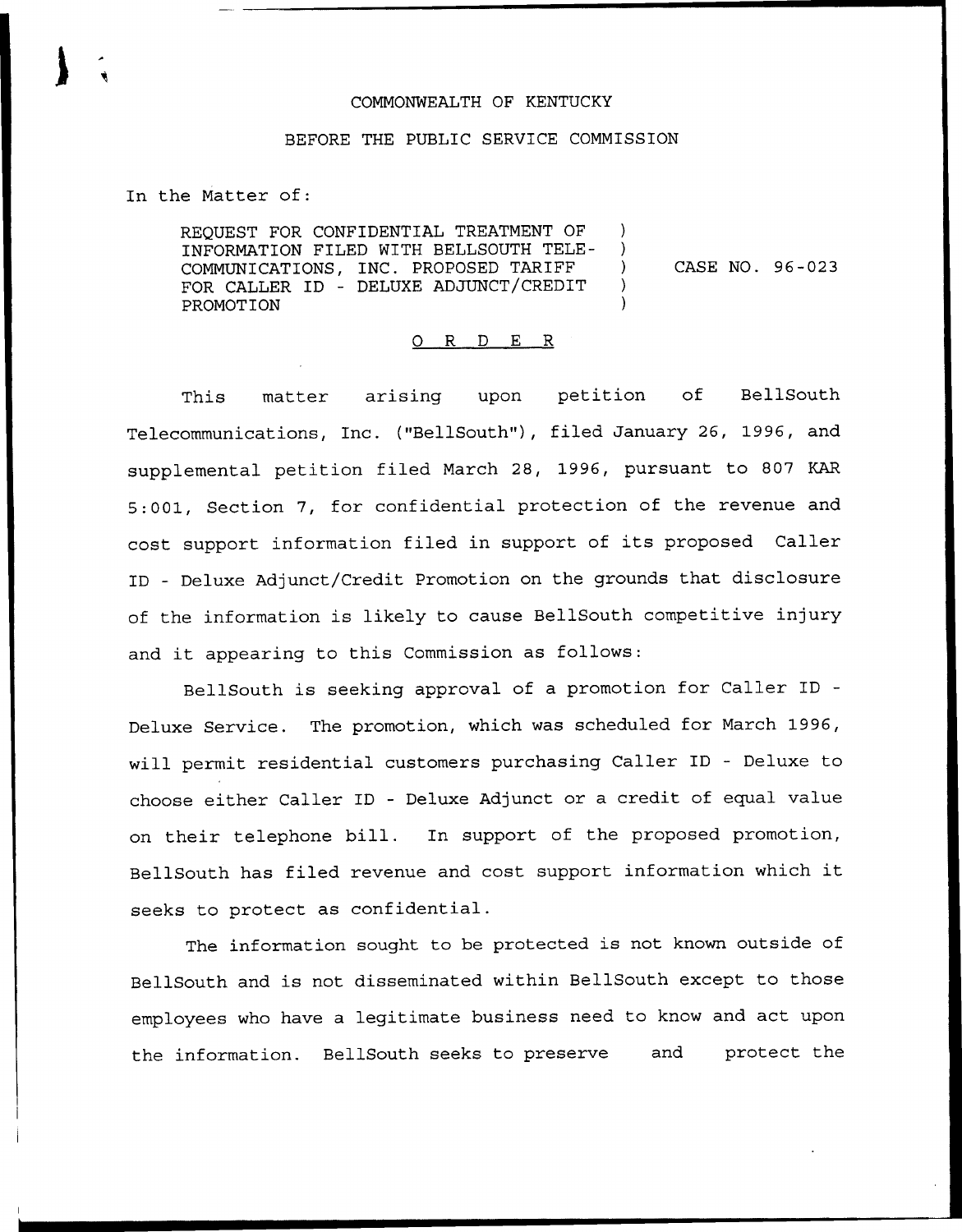information through all appropriate means, including the maintenance of security at its offices.

KRS 61.872(1) requires information filed with the Commission to be available for public inspection unless specifically exempted by statute. Exemptions from this requirement are provided in KRS 61.878(1). That subsection of the statute exempts several categories of information. One category exempted in paragraph (c) 1 of that subsection is commercial information confidentially disclosed to the Commission which if made public would permit an unfair commercial advantage to competitors of the party from whom the information was obtained. To qualify for the exemption, the party claiming confidentiality must demonstrate actual competition and <sup>a</sup> likelihood of substantial competitive injury if the information is disclosed. Competitive injury occurs when disclosure of the information gives competitors an unfair business advantage.

BellSouth's competitors for the service it plans to promote are other local exchange carriers and CPE providers. Disclosure of the revenue and cost information sought to be protected would enable these competitors to determine BellSouth's cost and contribution from the service which they could use to market their competing services. Therefore, disclosure of the information is likely to cause BellSouth competitive injury and the information should be protected as confidential.

This Commission being otherwise sufficiently advised,

IT IS ORDERED that the revenue and cost information filed in support of BellSouth's proposed Caller — ID Deluxe Adjunct/Credit

 $-2-$